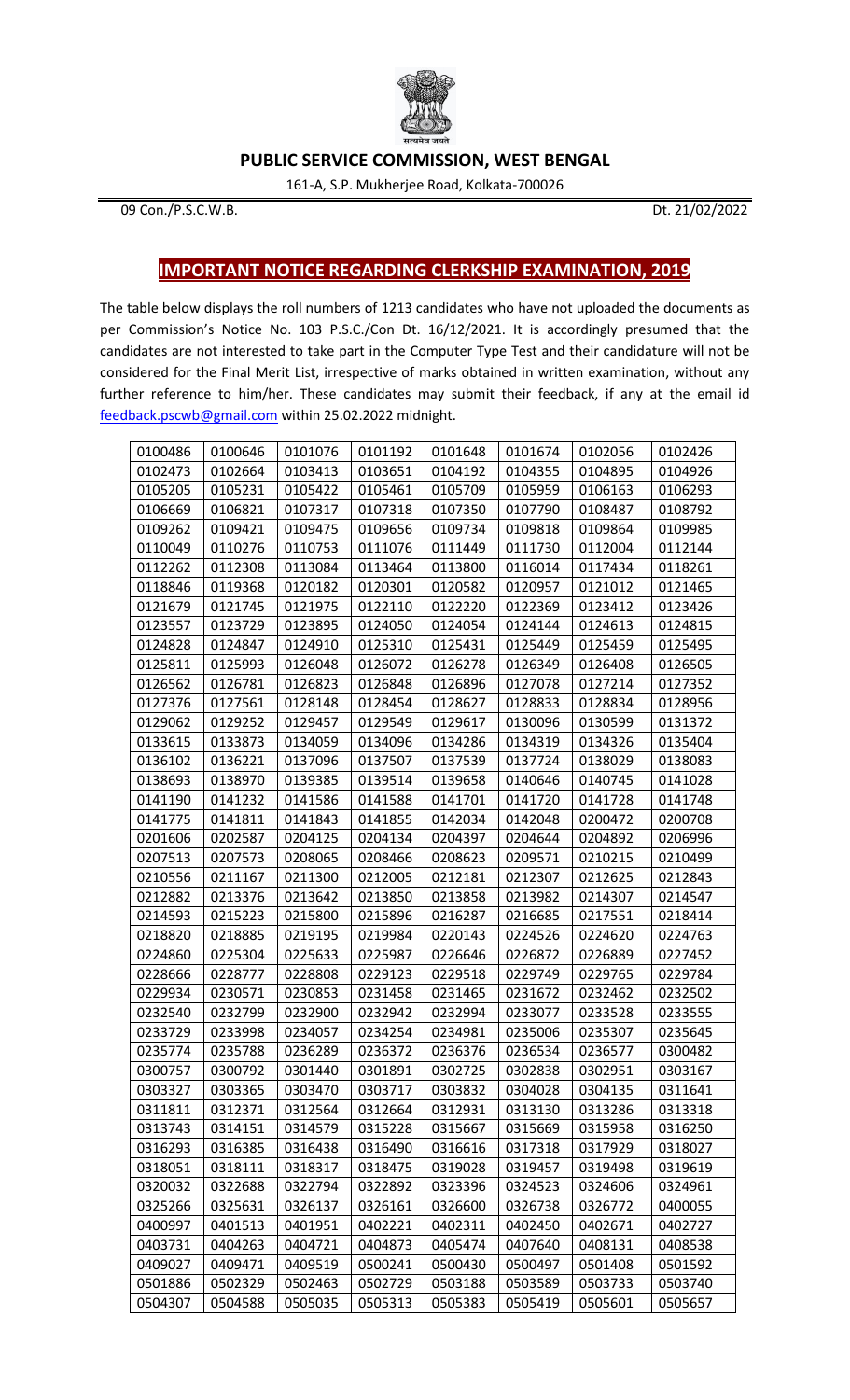| 0505710 | 0505780 | 0505830 | 0505919 | 0506146 | 0506464 | 0506503                                                                       | 0506725 |
|---------|---------|---------|---------|---------|---------|-------------------------------------------------------------------------------|---------|
| 0506731 | 0507366 | 0507403 | 0507583 | 0507756 | 0508300 | 0508967                                                                       | 0509408 |
| 0509998 | 0510572 | 0510822 | 0511648 | 0511803 | 0512092 | 0512286                                                                       | 0512980 |
| 0513795 | 0514763 | 0515521 | 0515630 | 0516088 | 0516221 | 0516547                                                                       | 0516570 |
| 0517181 | 0517419 | 0517590 | 0517706 | 0517794 | 0518107 | 0518189                                                                       | 0518337 |
| 0518872 | 0519375 | 0519925 | 0523390 | 0523975 | 0524302 | 0524602                                                                       | 0524686 |
| 0524708 | 0524790 | 0524799 | 0524839 | 0524933 | 0525254 | 0525460                                                                       | 0525523 |
| 0525573 | 0525968 | 0526348 | 0526921 | 0527216 | 0527289 | 0527653                                                                       | 0527674 |
| 0528195 | 0528373 | 0529929 | 0529970 | 0530007 | 0530104 | 0530471                                                                       | 0530994 |
| 0531174 | 0531413 | 0531486 | 0531568 | 0531709 | 0532057 | 0532328                                                                       | 0532356 |
| 0532612 | 0532985 | 0533197 | 0533250 | 0533352 | 0533759 | 0534135                                                                       | 0534299 |
| 0534564 | 0534615 | 0534678 | 0535153 | 0535258 | 0535314 | 0535425                                                                       | 0535543 |
| 0535604 | 0535696 | 0536116 | 0536166 | 0536257 | 0536468 | 0536656                                                                       | 0536720 |
| 0537332 | 0538328 | 0538410 | 0538416 | 0538614 | 0539158 | 0539726                                                                       | 0539841 |
| 0539927 | 0539947 | 0540010 | 0540123 | 0540163 | 0540168 | 0540203                                                                       | 0600272 |
| 0600637 | 0600685 | 0600914 | 0600928 | 0601391 | 0601651 | 0601786                                                                       | 0601878 |
| 0602212 | 0602386 | 0602627 | 0602631 | 0602880 | 0603036 | 0603041                                                                       | 0603061 |
| 0603178 | 0603339 | 0603382 | 0603462 | 0603480 | 0603805 | 0604001                                                                       | 0604360 |
| 0604386 | 0604433 | 0604584 | 0604934 | 0604978 | 0604980 | 0605244                                                                       | 0605282 |
| 0605526 | 0605776 | 0605907 | 0606259 | 0606814 | 0606859 | 0608198                                                                       | 0608295 |
| 0608399 | 0608752 | 0610218 | 0610984 | 0611449 | 0612778 | 0614972                                                                       | 0615732 |
| 0616298 | 0616831 | 0617183 | 0617556 | 0617637 | 0617814 | 0617850                                                                       | 0617910 |
| 0617946 | 0618055 | 0618296 | 0618319 | 0619813 | 0619895 | 0620119                                                                       | 0620489 |
| 0620626 | 0620892 | 0620937 | 0621888 | 0622549 | 0622955 | 0622997                                                                       | 0623118 |
| 0623620 | 0623699 | 0624197 | 0624682 | 0626237 | 0626296 | 0627450                                                                       | 0627829 |
| 0627903 | 0628402 | 0628583 | 0628823 | 0628960 | 0629183 | 0630275                                                                       | 0630436 |
| 0631112 | 0633117 | 0634125 | 0634355 | 0635893 | 0635962 | 0636161                                                                       | 0636505 |
| 0637912 | 0639419 | 0639955 | 0640362 | 0640565 | 0640651 | 0640660                                                                       | 0641231 |
| 0641998 | 0642095 | 0642217 | 0642547 | 0642576 | 0643734 | 0644364                                                                       | 0644446 |
| 0644684 | 0644704 | 0644877 | 0645267 | 0647318 | 0647378 | 0647451                                                                       | 0647587 |
| 0647629 | 0700144 | 0700472 | 0701752 | 0702901 | 0702978 | 0703332                                                                       | 0704170 |
| 0704254 | 0704859 | 0705092 | 0705549 | 0705622 | 0706989 | 0707450                                                                       | 0708065 |
| 0708639 | 0710260 | 0710520 | 0710654 | 0711541 | 0711717 | 0712614                                                                       | 0712833 |
| 0712930 | 0713355 | 0715498 | 0716840 | 0718703 | 0718947 | 0720099                                                                       | 0721906 |
| 0723737 | 0723861 | 0724479 | 0725411 | 0726270 | 0727504 | 0728720                                                                       | 0728790 |
| 0728917 | 0728980 | 0729640 | 0730815 | 0731308 | 0731637 | 0733091                                                                       | 0733902 |
| 0734664 | 0739914 | 0740320 | 0740678 | 0741006 | 0744392 | 0744678                                                                       | 0745278 |
| 0745283 | 0745289 | 0745375 | 0745498 | 0745525 | 0745540 | 0745638                                                                       | 0745657 |
| 0745690 | 0745705 | 0745707 | 0745713 | 0745739 | 0745756 | 0745792                                                                       | 0745811 |
| 0745813 | 0745820 | 0800304 | 0800478 | 0800742 | 0800806 | 0800824                                                                       | 0800837 |
| 0801217 | 0801310 | 0801338 | 0802006 | 0802771 | 0803377 | 0803585                                                                       | 0803703 |
| 0804919 | 0805007 | 0805096 | 0805405 | 0805528 | 0805575 | 0805578                                                                       | 0805872 |
| 0805931 | 0806321 | 0806728 | 0807030 | 0807788 | 0807952 | 0808243                                                                       | 0808574 |
| 0808618 | 0808986 | 0809382 | 0809864 | 0809890 | 0811569 | 0811731                                                                       | 0812759 |
| 0812836 | 0814227 | 0814459 | 0815504 | 0816035 | 0816288 | 0816802                                                                       | 0817065 |
| 0817136 | 0817499 | 0817574 | 0817854 | 0817879 | 0817937 | 0818536                                                                       | 0818721 |
| 0818843 | 0822146 | 0822215 | 0822348 | 0822396 | 0822990 | 0826014                                                                       | 0826118 |
| 0900254 | 0900418 | 0900841 | 0900931 | 0901231 | 0901759 | 0903110                                                                       | 0903213 |
| 0903237 | 0903818 | 0904795 | 0905153 | 0905320 | 0905945 | 0906190                                                                       | 0906638 |
| 0907770 | 0907795 | 0909053 | 0910250 | 0910261 | 0910371 | 0910471                                                                       | 0911717 |
| 0912217 | 0912251 | 0912702 | 0913088 | 0914314 | 0914833 | 0914974                                                                       | 0915144 |
| 0915702 | 0915923 | 0916838 | 0917853 | 0918355 | 0918591 | 0920381                                                                       | 0920631 |
| 0920793 | 0921141 | 0923191 | 0923390 | 0923429 | 0923450 | 0923646                                                                       | 0924193 |
| 0924359 | 0924689 | 0925573 | 0925653 | 0925700 | 0925872 | 0926042                                                                       | 0926814 |
| 0926827 | 0927271 | 0927537 | 0927672 | 0928541 | 0928651 | 0928885                                                                       | 0929937 |
| 0930177 | 0930329 | 0930963 | 0932474 | 0932741 | 0933260 | 0934153                                                                       | 0934437 |
| 0934491 | 0934565 | 0935435 | 0935799 | 0936391 | 0938250 | 1000904                                                                       | 1002805 |
| 1003167 | 1003288 | 1004069 | 1004897 | 1005246 | 1005405 | 1005537                                                                       | 1005751 |
| 1006198 | 1006974 | 1007750 | 1008184 | 1009341 | 1009458 | 1009720                                                                       | 1010557 |
| 1011506 | 1013015 | 1013861 | 1016547 | 1017215 | 1017707 | 1018348                                                                       | 1018617 |
| 1018630 | 1018753 | 1021742 | 1022438 | 1022757 | 1023220 | 1023273                                                                       | 1026900 |
| 1031372 | 1032584 | 1034454 | 1036287 | 1037701 | 1038057 | 1038350                                                                       | 1038403 |
| 1038410 | 1039109 | 1100199 | 1100459 | 1101224 | 1104222 | 1105018                                                                       | 1106962 |
| 1107050 | 1108784 | 1108894 | 1109393 | 1109531 | 1109649 | 1110786                                                                       | 1112181 |
|         |         |         |         |         |         | 1112190   1112510   1113034   1113396   1113661   1114583   1114943   1116918 |         |